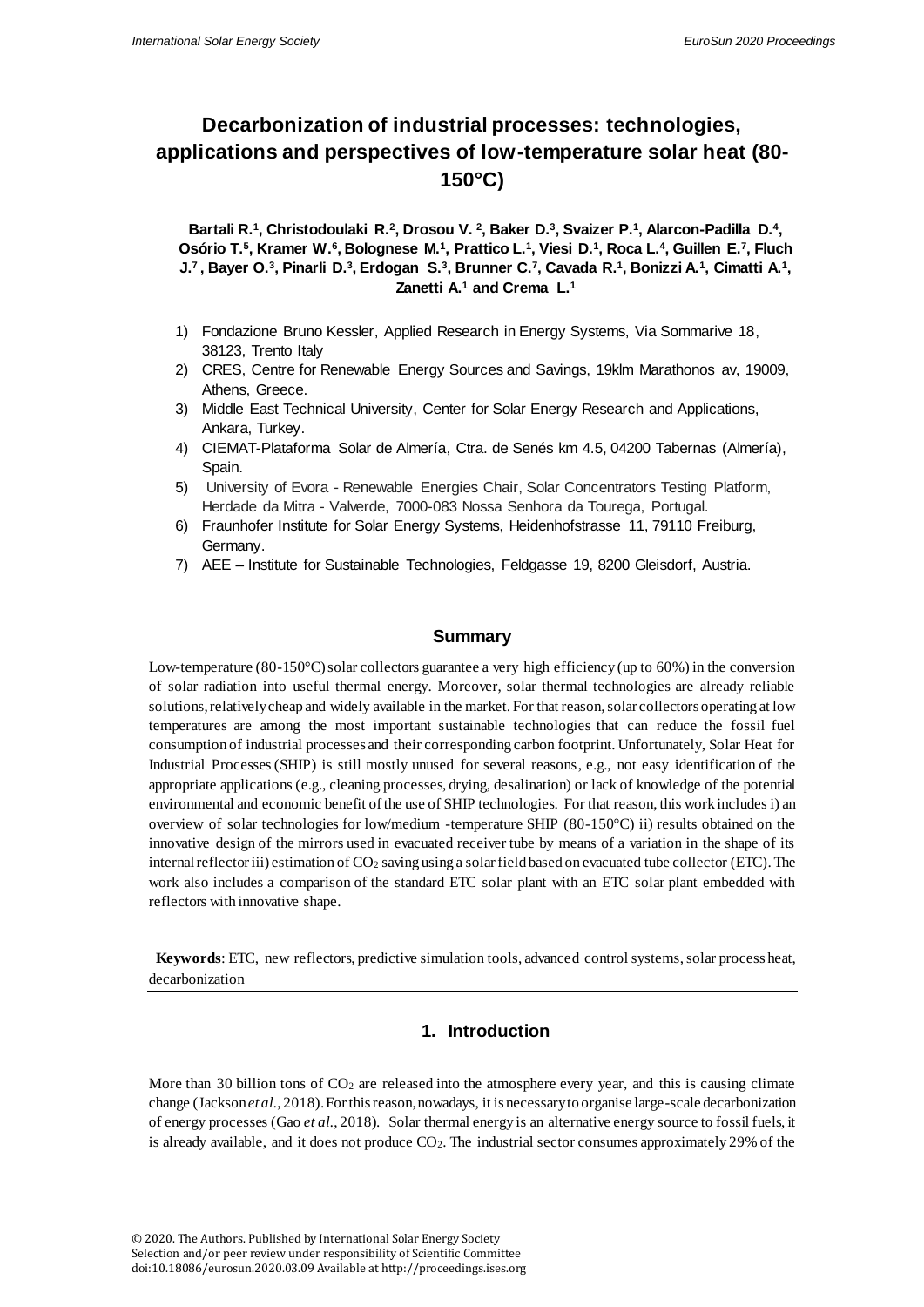world's total energy consumption, which is more energy than any other end-use sector (Bolognese, Viesi, *et al.*, 2020). This value in Europe is 22.8% of which heat demand is 71% (Valencia *et al.*, 2017). The use of alternative sustainable and carbon-free technologies for the generation of thermal energy is now a compulsory choice. Solar heat has enormous potential for thermal applications but is still mostly unused, for industrial processes. In the industrial field, more than 30% of processes work in a temperature range from 60- 150°C. For these reasons, the development of systems able to efficiently transform solar energy into heat is crucial for many industrial applications such as drying process, desalination, distillation, pasteurization and many others (Platzer, 2015). Heat production using solar energy is based on photo-thermal conversion; the photo-thermal effect is produced by a) photoexcitation due to absorption of solar photons using an optical absorber surface (black surface), b) energy release by photons to the absorber surface (heat production) and c) transfer of the produced heat using a thermodynamic fluid (Fudholi and Sopian, 2019)(Atkinson *et al.*, 2015)(Gao *et al.*, 2018). The efficiency of the photon-thermal conversion, at low temperatures (80-150 $^{\circ}$ C) in particular, is very high, up to 60%, (Papadimitratos, Sobhansarbandi and Pozdin, 2016) (Wäckelgård *et al.*, 2015,). For this reason, this kind of conversion is one of the most efficient methods to convert solar energy into usable energy. The solar collectors are devices that are able to use the photo-thermal conversion in an effective manner by reducing infrared losses using appropriate optical-structural configurations. Furthermore, the solar collectors, assembled as a solar plant, are able to efficiently transport the heat produced by a solar collector a to specific thermal processes, e.g., industrial processes. Currently, the industrial sector is responsible for approximately 22.8% of Europe's total energy consumption, 71% of which is heat (Valencia *et al.*, 2017). The extensive use of fossil fuels in the industrial sector produces billions of tons of carbon dioxide (CO2) each year, contributing to climate change. Solar heat can mitigate this problem, especially considering that in the industrial sector, more than 30% of processes work within a temperature range of 60-150°C. Unfortunately, Solar Heat for Industrial Processes (SHIP) is still mostly unused for several reasons e.g. not easy identification of the appropriate applications (e.g. cleaning processes, drying, desalination or integration in existing supply systems. ), problem related on space occupation, or lacking knowledge of the great techno-economical potentials of SHIP. For this reason, in this paper includes first a brief overview of available solar technologies and applications for low/medium-temperature SHIP (80-150°C). In the second part we reported the results obtained using evacuated receiver tube with internal reflector with different shape, where we observed, and potential improve of optical performance of solar collector. Finally, taking into account the performance of solar collector we estimate the potential  $CO<sub>2</sub>$  emission reduction, in a agro-food industry. Moreover, we compared the performance of a solar field and a solar field with enhanced optical performance, considering the result obtained in the second part.

#### *1.1 Overview of solar technologies for low temperature heat for industrial processes*

The importance of and interest in solar energy is not new; for instance, one of the first methods to preserve food was through drying by exposing the food to natural ventilation and solar radiation. Taylor and Hayashi (2007)reported that in ancient times, pieces of meat were dried and preserved by people living around the Don River in southern Moscow (9000 BC). Solar saltworks were common in the Greek and Roman ages, such as the Salina di Trapani or Salina di Ostia. Solar drying using the sun has also been used for several centuries for many other foods, including fish and grapes. Nowdays many applications and scientific works are dedicated to solar technologies, e.g water heating(Ekechukwu and Norton, 1999)(Pangavhane and Sawhney, 2002). Heat production using solar energy is based on photo-thermal conversion. The photoexcitation can be observed in inorganic materials, such as noble metals and semiconductors, as well as in organic materials such as carbonbased materials, dyes and conjugated polymers. The efficiency of photon-thermal conversion, particularly at low temperatures, is remarkably high (>60 %). The main component of a solar thermal system is the solar collector. Solar thermal collectors capture the sunrays and convert the solar radiation into thermal energy that is then transferred to a working fluid termed Heat Transfer Fluid (HTF). The HTF can be air, steam or liquid such as water, glycol, diathermic oil, molten salt or ethanol (Kalogirou, 2009). Tracking the sun allows the design of concentration systems with reduced acceptance angles, in comparison with stationary systems, to achieve higher efficiency at higher working temperatures., but with an increase of the cost of a solar field. In the Tab 1 we reported some applications of solar thermal collectors in the industrial processes. For low temperature applications (80 -150 °C) the most suitable technologies are stationary collectors like flat plate collectors (FPC), evacuated tube collectors (ETC) compound parabolic collectors (CPC) and Flat evacuated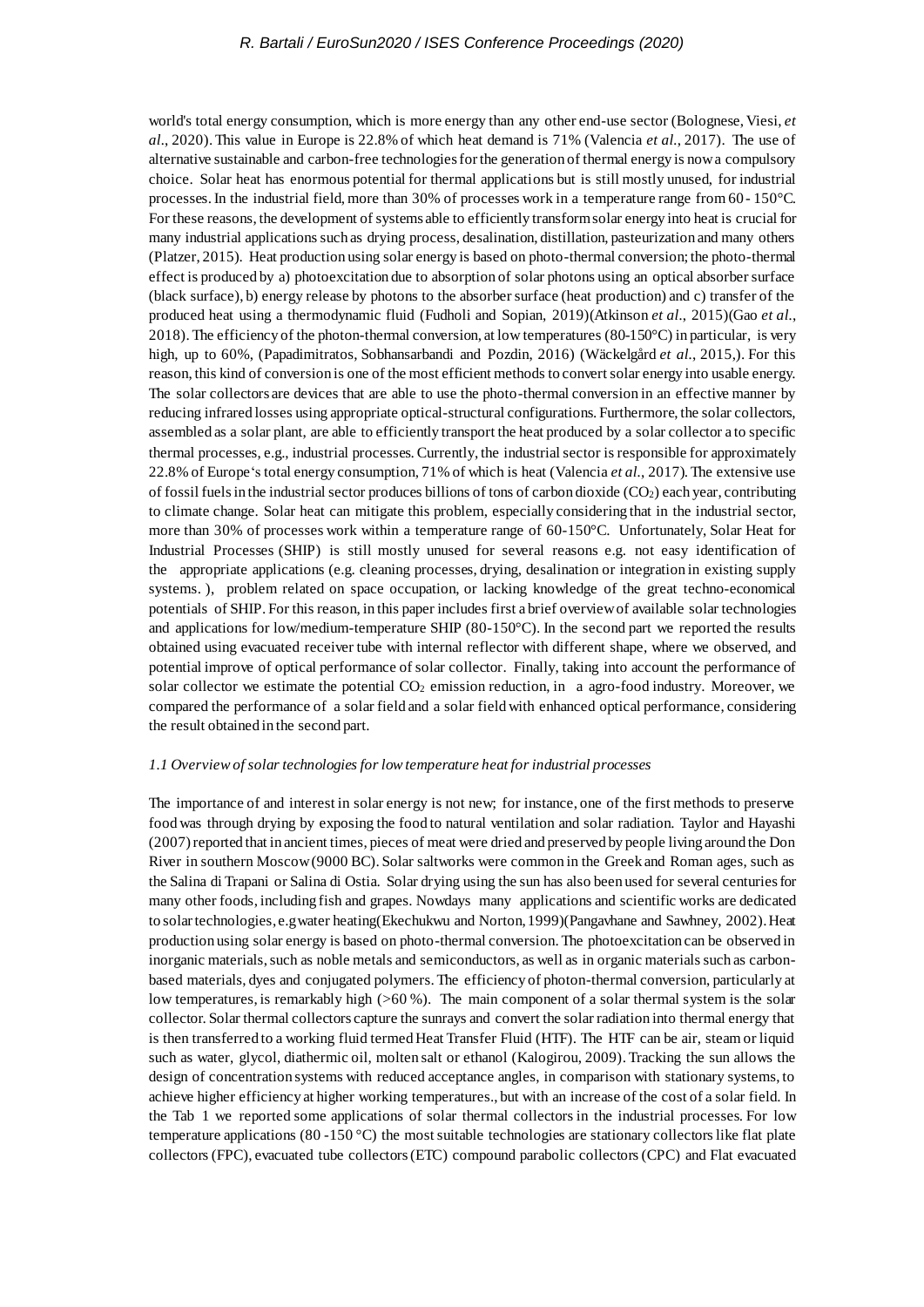#### R. Bartali / EuroSun2020 / ISES Conference Proceedings (2020)

collectors (FEC) thanks to their excellent efficiencies at low temperatures (80-120  $^{\circ}$ C), simplicity of installation and low cost. Small-scale sizing of Linear Fresnel Reflector (LFR) and Parabolic Trough Collector (PTC) are used in particular when temperatures required for industrial processes are higher than 120 °C. Parabolic Dish (PD) and Solar Tower (ST) are used when concentration ratio and high temperature is needed, for instance, for the thermochemical reaction or for production of solar thermal electricity (STE) ('Concentrating Solar Power', 2012).

| <b>Sector Industrial</b>                 | <b>Process</b>                                                                                                                                                                                 | <b>Solar</b><br><b>Collectors</b><br>types                 | <b>Process</b><br><b>temperature</b><br>$\mathbf{C}^{\circ}$                                                   | <b>Reference</b>                                                                                                                                                                                                          |
|------------------------------------------|------------------------------------------------------------------------------------------------------------------------------------------------------------------------------------------------|------------------------------------------------------------|----------------------------------------------------------------------------------------------------------------|---------------------------------------------------------------------------------------------------------------------------------------------------------------------------------------------------------------------------|
| <b>Automotive</b>                        | Paint application                                                                                                                                                                              | <b>ETC</b>                                                 | 90                                                                                                             | (Hisan et al., 2018)                                                                                                                                                                                                      |
| <b>Chemical</b><br><b>Pharmaceutical</b> | <b>Cleaning Process</b><br>Drying<br>Water treatments                                                                                                                                          | FPC.                                                       | 55                                                                                                             | (Hisan et al., 2018)(Mehrdadi et<br>al., 2007)                                                                                                                                                                            |
| <b>Mining</b>                            | Galvanic Bath                                                                                                                                                                                  | <b>ETC</b>                                                 | 60-80                                                                                                          | (Hisan et al., 2018)                                                                                                                                                                                                      |
| <b>Metal</b>                             | Circulation                                                                                                                                                                                    | <b>PTC</b>                                                 | 95                                                                                                             | (Hisan et al., 2018)                                                                                                                                                                                                      |
| Food & Beverage                          | Pasta production<br><b>Drying</b><br>$\sigma$<br>vegetables<br><b>Milk</b><br>pasteurization<br>Pasteurization<br>Sterilization<br><b>Drying</b><br>$\sigma$<br>agriculture<br>water<br>sludge | <b>LFR</b><br>FPC<br><b>FPC</b><br><b>PTC</b><br><b>PD</b> | 100-150<br>$30^\circ - 80^\circ$<br>$66^{\circ} - 118^{\circ}$<br>$90 - 110^{\circ}$<br>$55^\circ - 100^\circ$ | (A. Buscemi, D. Panno, G. Ciulla,<br>M. Beccali,<br>$2018$ )(Bolognese,<br>Viesi, et al., 2020)<br>(Fudholi and Sopian, 2019)<br>(Panchal, Patel and Chaudhary,<br>2018)<br>(Rawlins and Asgcroft, 2013)<br>(Salim, 2018) |
| Water treatment                          | Disinfection of<br>Contaminated<br>water<br>Desalination                                                                                                                                       | CPC.<br><b>FPC</b><br><b>CPC</b>                           | 80<br>70<br>60-90                                                                                              | (Vidal and $D\tilde{A}$ -az, 2000)<br>(Alarcón <i>et al.</i> , 2005)                                                                                                                                                      |

**Tab 1: Examples of type of solar collectors used in different sectors, for various processes and the typical temperature of solar loop.**

As reported in table 1 there are already several examples of study and applications of solar heat in industrial processes, and many of these examples are related directly or indirectly to food and beverage sector. For this reason one of the main interesting sector of SHIP technologies is the food and beverage sector where several processes required heat at relative low temperature (80°C-150°C) such a: drying, pasteurization, washing and sterilization (Lauterbach *et al.*, 2012). For this range of the temperature the evacuated collectors show and good thermo-optical performance and low cost. The improvement of the performance of this collector, in any case can promote the reduction of the  $CO<sub>2</sub>$  emission and a reduction of the capital cost of the solar field. For these reasons we studied the optical performance improvement induced by internal reflectors in evacuated tube collectors.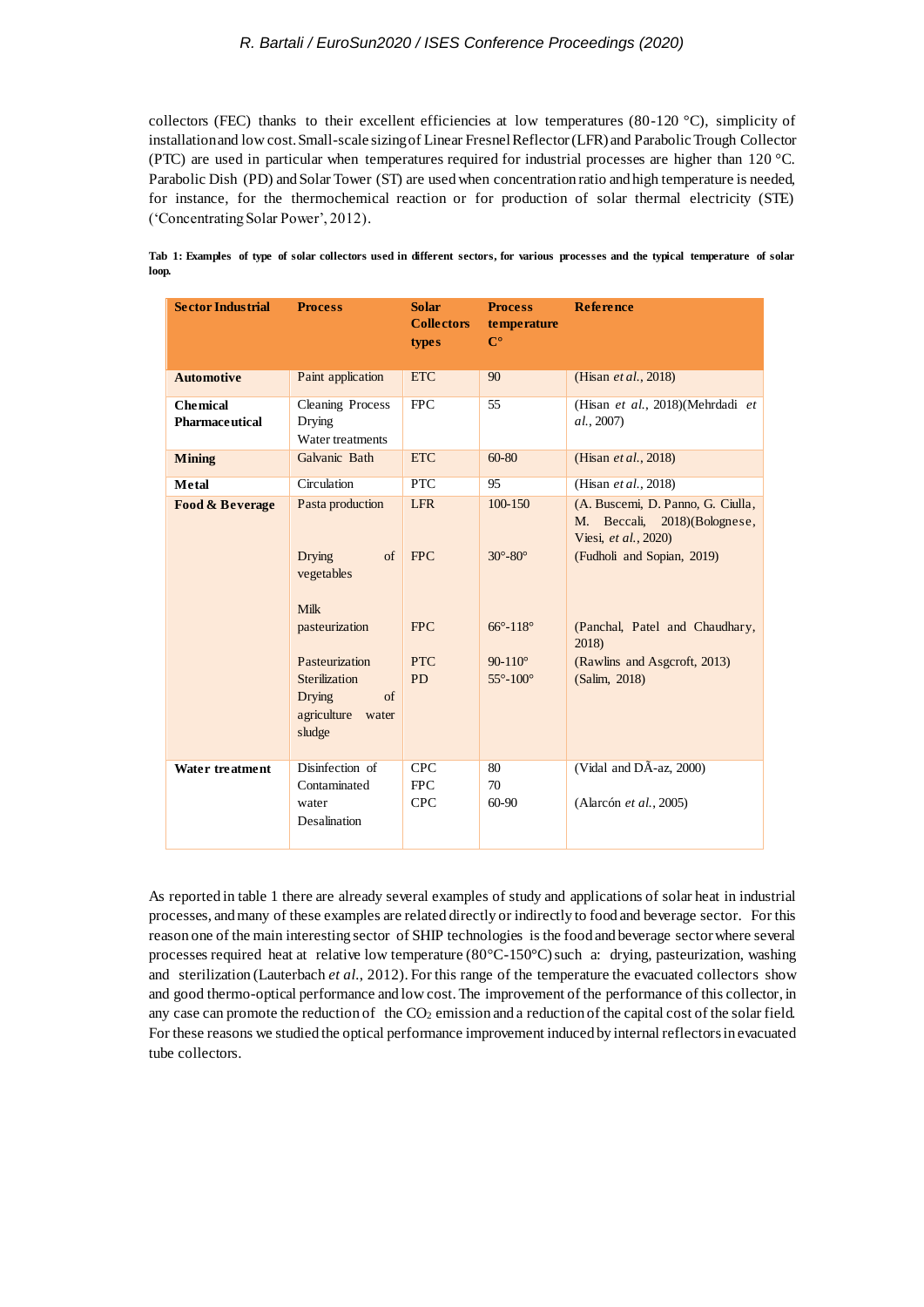# **2. Evaluation of the optical efficiency of an evacuated receiver tube with internal reflector of different shapes.**

In this paragraph we studied an evacuated tube collector ETC made by parallel evacuated glass tubes. Each evacuated tube consists of two tubes, the inner and outer. We considered the configuration with the outer tube is a transparent glass tube and the inner is can be made of copper applied with a selective coating, (this is the typical configuration for direct flow evacuated tube). Solar irradiation passes through the transparent outer tube, and it is absorbed by the inner tube. To minimize heat losses, the annular space between these two tubes is kept in a vacuum (M.A. Sabiha, R. Saidur, S. Mekhilef, 2015). According to many researchers, ETCs have considerably higher performance than flat plate solar collectors since they can collect a higher share of both direct and diffuse radiation during the day. In the literature, many studies have discussed the optical and thermal properties of the evacuated tube collectors. Back in 1974, Winston (Winston, 1974) studied a novel collector with a trough-like reflecting wall light channel with a concentration factor of 10 without diurnal tracking of the sun. One year later (Winston, 1975), they further proposed the use of a receiver for maximizing the concentrating radiation, having different cross-sections; circular, oval and fin. Rabl (Rabl, 1976) compared a variety of solar concentrators in terms of concentration ratio, acceptance angle, sensitivity to mirror errors, size of reflector area and average number of reflections, leading to a design method for maximum concentration. Rabl's next study (A. Rabl, 1976) presented the equations of the convective and radiative heat transfer and the performance of a collector with compound parabolic concentrator CPC. Lately, Telesa et al. (M. Telesa, K. Ismail, 2019) investigated the optical and thermal performance of a new ETC with and without solar tracking system, by building and validating a numerical code that calculated the effect of tilt angle, reflectivity, vacuum quality and eccentricity of the absorber. Mao et al. (C. Mao, M. Li, N. Li, M. Shan, 2019) studied theoretically and experimentally the positioning of an external reflector in an all-glass ETC. Unfortunately, there is limited research work regarding the optical design aspects in evacuated tube collectors with internal reflectors and even fewer on the geometry of the internal reflector. This work discusses the impact of the different geometries of the internal reflector on the optical efficiency of the evacuated tube collector. The receiver tube considered in the present study addresses the medium temperature applications, 100-250°C, and consists of an evacuated tube, inside which an absorber tube that hosts the thermal fluid is placed. A reflector is also placed inside the evacuated tube and underneath the absorber tube, in order to provide concentration and thus, to increase the optical efficiency.

#### *2.1 Mirror shapes for ETCs receiver tubes*

ETC receivers can differ in their design in terms of materials and geometries (Felinski and Sekret, 2017). The solar receiver under investigation consists of an evacuated glass tube with an absorber tube inside and a reflector underneath the absorber. The solar radiation that penetrates the glass tube either hits the absorber directly or hits the surface of the reflector, and it is then reflected to the absorber's surface. In the surface of the absorber tube, the solar energy is absorbed and converted into heat which is then transferred to the heat transfer medium that flows inside the absorber. This section describes the research work implemented for direct flow receivers. The use of a reflector sheet inside the receiver tube, instead of outside, is the central concept, since it enables a performance enhancement and simultaneously, it addresses the durability and modularity issues that are common in this type of collectors. Also, it allows the use of higher reflectivity aluminium reflectors that cannot be used outdoor in open air. The four different configurations of internal reflectors that have been studied are shown below (Fig. *1*).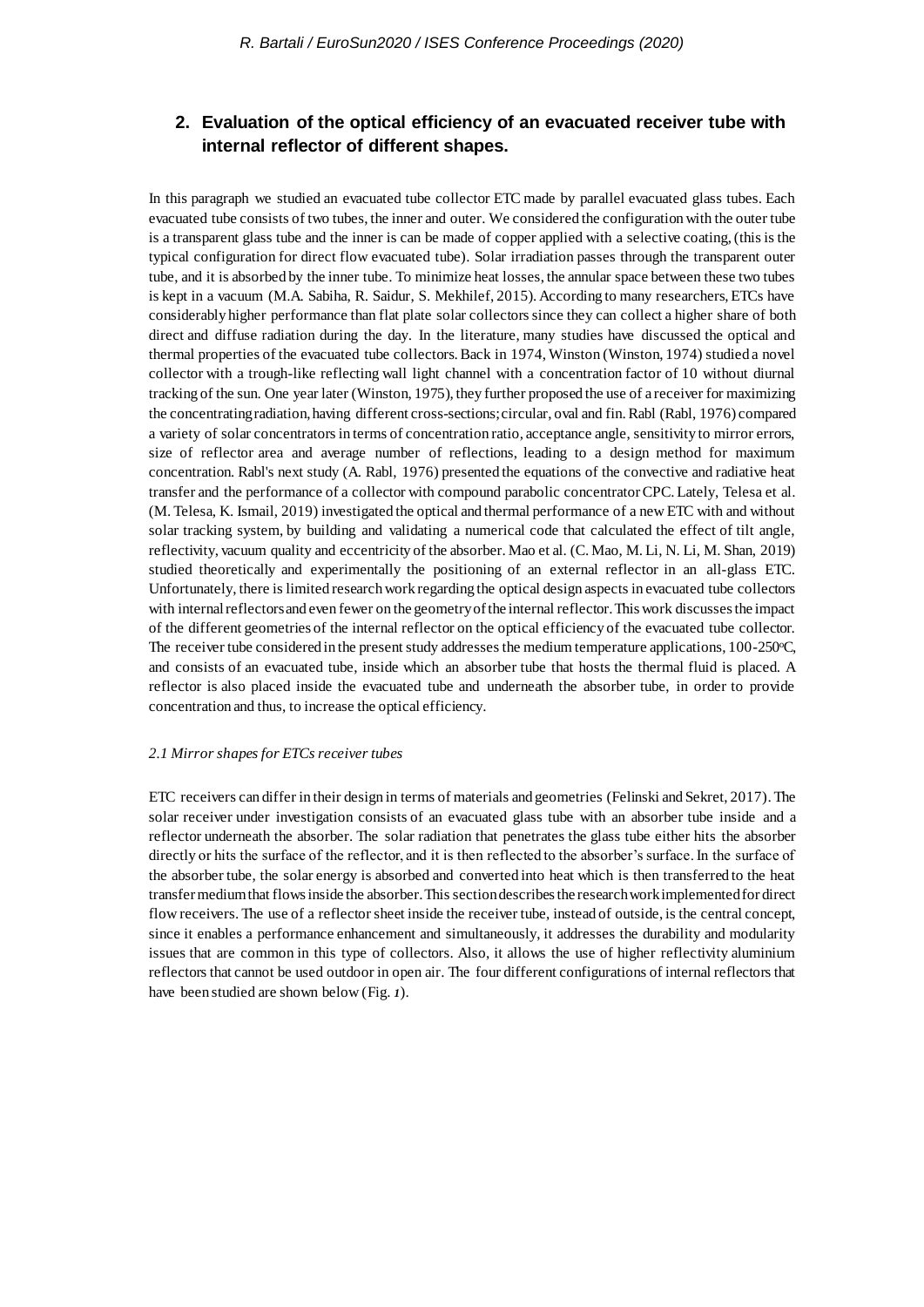

**Fig. 1: Different configurations of internal ETC reflectors, from left to right: 4-sided angular, 6-sided angular, semi-circular and compound parabolic (base scenario).**

The studied configurations include the most usedCompound Parabolic Concentrator CPC (base scenario), the less used Semi-Circular (SC) concentrator and two simpler configurations; the 4-sided and 6-sided angular reflectors (hereafter defined as W4 and W6), (*Fig. 1*). These simple designs are studied because they are considered as simple approaches to the SC and CPC reflectors, but with an expected lower production cost due to the absence of curves. Initially, a theoretical, fully developed CPC curve was built and simulated in order to evaluate the accuracy of the results. *Tab.* **2** shows the input variables for the theoretical fully developed CPC curve and the CPC base scenario. The solar conditions set are: Sunshape type: Pillbox; irradiance: 1000W/m<sup>2</sup>; theta<sub>Max</sub>:  $0.00465$  rad (circumsolar ratio). The simulation results for the fully developed curve showed an intercept factor of 0.998, and therefore, the accuracy of the developed model is considered acceptable.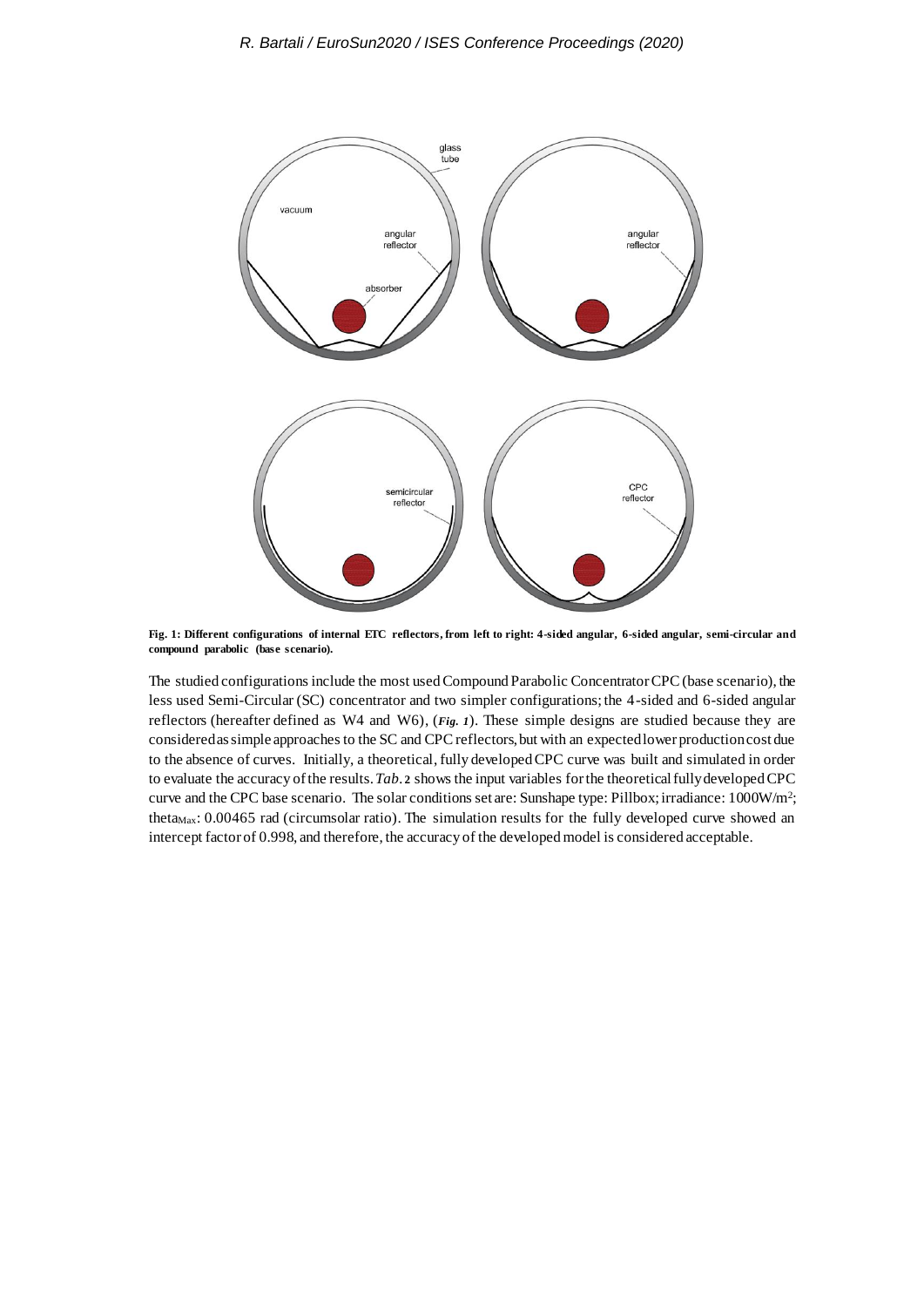| <b>Parameter</b>                       | <b>ETC-CPC</b> | <b>Fully developed curve</b> | Unit             |
|----------------------------------------|----------------|------------------------------|------------------|
| Outer diameter of glass                | 0.1            | not applicable               | m                |
| Inner diameter of the glass            | 0.093          | not applicable               | m                |
| Outer diameter of absorber             | 0.015          | 0.015                        | m                |
| <b>Inner radius of CPC curve</b>       | 0.0075         | 0.0105                       | m                |
| <b>Outer radius of CPC curve</b>       | 0.0105         | 0.0105                       | m                |
| <b>Acceptance angle</b>                | 20             | 20                           | $\deg$           |
| <b>Truncation angle</b>                | $\Omega$       | $\overline{0}$               | deg              |
| <b>Truncation height</b>               | 0.025          | not applicable               | m                |
| Reflectivity                           | 0.95           | 1                            | -                |
| Length of tube                         | 1              | 1                            | m                |
| Aperture area                          | 0.1            | 0.193                        | m <sup>2</sup>   |
| <b>Direct Normal Irradiance</b>        | 1000           | 1000                         | W/m <sup>2</sup> |
| Power received on the absorber surface | 84.9           | 192.7                        | W                |
| <b>Efficiency</b>                      | 84.9           | 99.8                         | $\%$             |

**Tab. 2: Technical characteristics of ETC-CPC under investigation and for the fully developed CPC curve.**

The dimensions used for the 4-sided angular reflector are: sides length 0.0506 m and 0.0143 m and the respective internal angles are 116° and 208°. The 6-sided angular reflector: sides length 0.0263 m, 0.0265 m and 0.0143 m and the respective internal angles are 147°, 132° and 208°. The diameter of the semi-circular reflector is 0.09 m.

#### *2.2 Description of the Ray Tracing simulation model*

The optical analysis is implemented through the development of an optical simulation model in Tonatiuh raytracing software (Christodoulaki, Tsekouras P. and Drosou, 2019) (*Tonatiuh software*). Tonatiuh is an opensource Monte Carlo ray tracer software for the optical simulation of solar concentrating systems and it was selected due to its high accuracy and adaptability to model modifications. Once the geometry and the materials of the solar receiver are inserted, Tonatiuh simulates the system's optical behaviour, under different solar conditions. These conditions are characterized by the Sun position in the sky, which define the main direction of the incoming direct solar radiation, and the direct solar irradiance, which defines the amount of radiant power per unit area normal to the main direction of the incoming solar radiation associated with that radiation.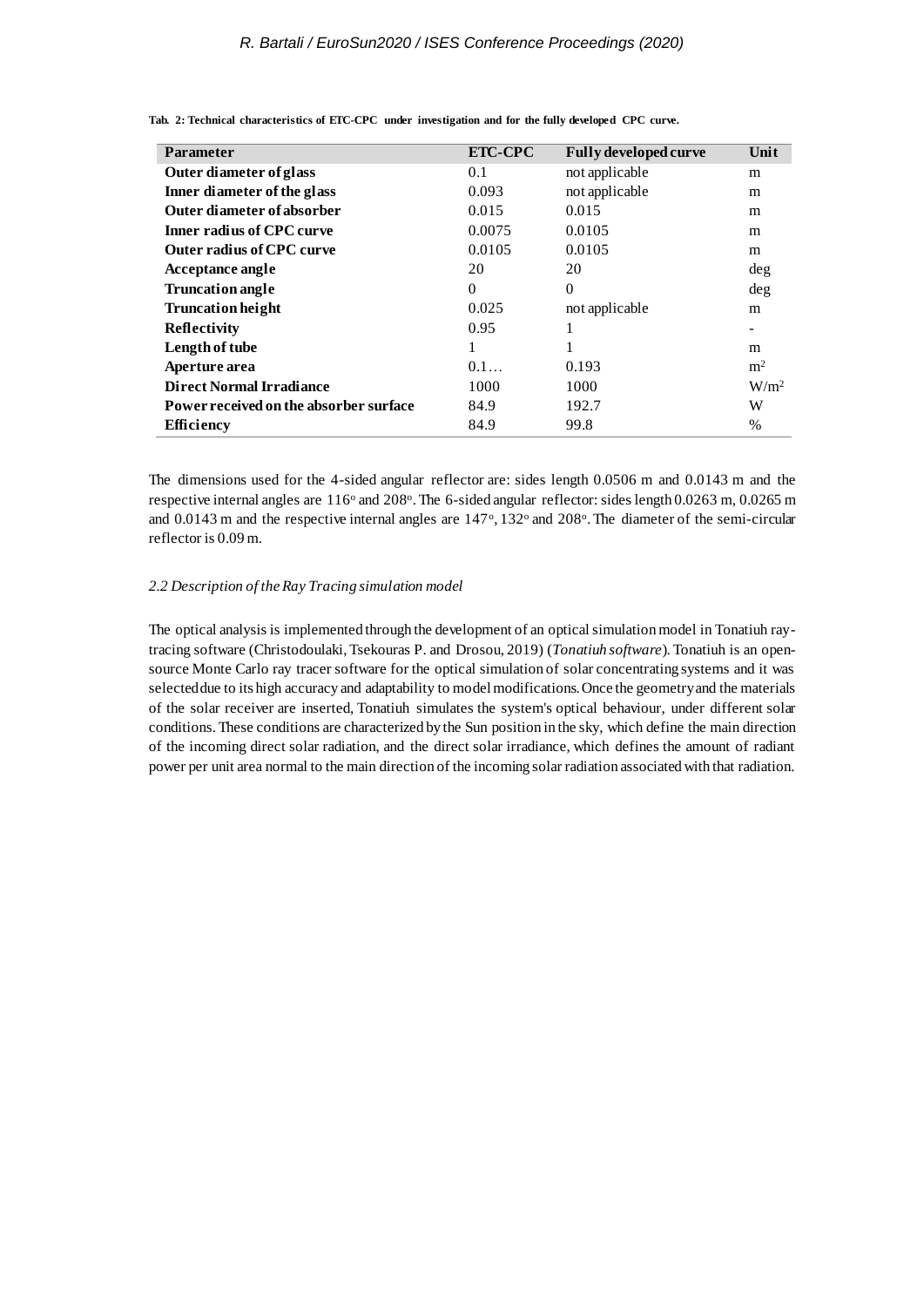

**Fig. 2: Ray tracing figure of the four different evacuated tube receivers, under 90<sup>o</sup> Sun elevation. From left to right: 4-sided angular, 6-sided angular, semi-circular and compound parabolic reflector.**

The ray-tracing analysis shows that the CPC reflector outperforms in terms of ray concentration, followed by the SC reflector, as shown in *Fig. 2*. The high optical efficiency of the CPC is expected (power production >85W) since CPC is the ideal optics. At the same time though, this design incorporates some construction complexities, since the exact CPC shape has to be tailored for each specific pipe geometry (depending on the diameter of evacuated tube, on its position inside the absorber, and the dimension of the absorber tube) and its curvature is continuously varied. Regarding the simpler design of the 4-sided and 6-sided angular reflectors, the raytracing reveals that many rays escape from these tubes, *Fig. 2*. Their poor performances were expected since they both have a simpler geometry than the SC and CPC reflectors.

#### *2.3 Results of the optical analysis*

Following the model's development, simulations with varying sun position (i.e., elevation and azimuth) were performed to generate the Incidence Angle Modifier (IAM) curve for each receiver. Additionally, the power production from each receiver under different sun positions was also calculated. Fig. 3 shows the power production (W) and presents the Incidence Angle Modifier curve for all receivers considered and for Sun incidence angles from  $0^{\circ}$  to 60°. It can be seen that for small angles of incidence, from  $0^{\circ}$  to 15°, the CPC reflector outperforms. The second-best option in terms of optical performance would be the SC reflector, as it presents two crucial features: its power production is more even for all the incidence angles considered, and its power production is higher than that of the CPC for incidence angles higher than 15°. At this point, it should be noted that the CPC reflector has the most significant variation of power production under different Sun elevations (i.e.,  $81W$  at  $10^{\circ}$  but  $41W$  at  $20^{\circ}$ ), whereas the SC reflector has the most even power production. Moreover, the 6-sided angular reflector has slightly better performance than the 4-sided one for incidence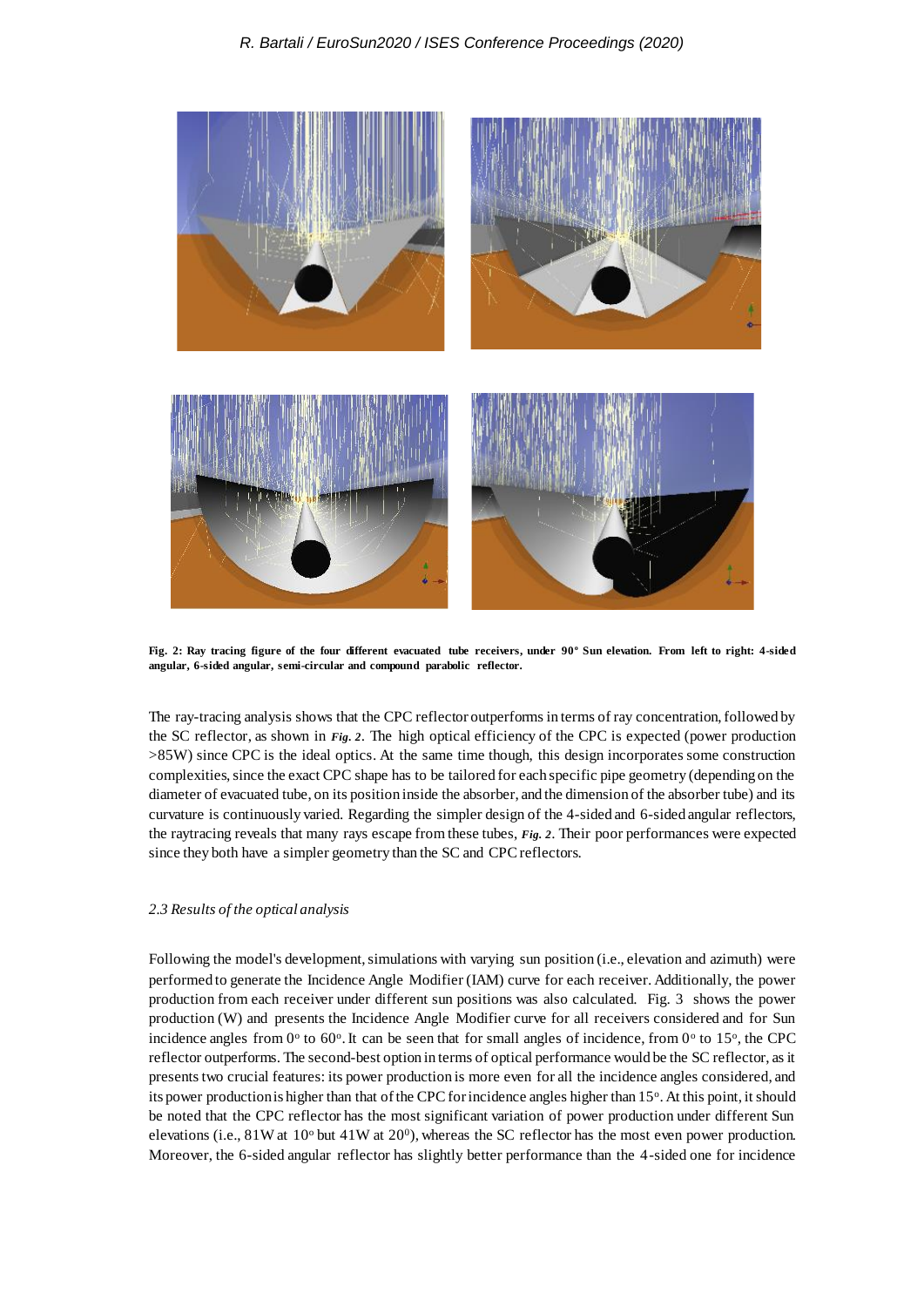angles up to 30°. Finally, for incidence angles higher than 40°, the SC reflector has a clear advantage over the other three (CPC, 6 sided and 4 sided), in which the presence of the reflector seems insignificant since all three tubes have almost the same performance.



**Fig. 3 Power production (W) of the four different evacuated tube receivers for various sun incidence angles(a). Right: IAM curve of the four different evacuated tube receivers for various sun incidence angles(b).**

The results of the optical analysis show that the receiver with the SC internal reflector has a competitive performance towards the CPC reflector and could act as an alternative option, under specific circumstances, as shown in Fig. 3. The reflector as an internal component of an ETC-CPC collector has been tested on an adhoc test bench hereafter called ETC-Test bench; a modular prototype that simulates an evacuate pipe has been realized at lab scale. The modular test bench is composed of a glass vacuum chamber with Viton seal (simulate the external glass of ETC), a black receiver connected with an aluminium cover, a metallic holder with O-ring seal for glass, a connection to the vacuum sensor and vacuum pump and a connection for the venting (nitrogen or air). The glass cylinder has an internal diameter of 15.8 cm, which allows the easy insertion of mirrors with different shapes.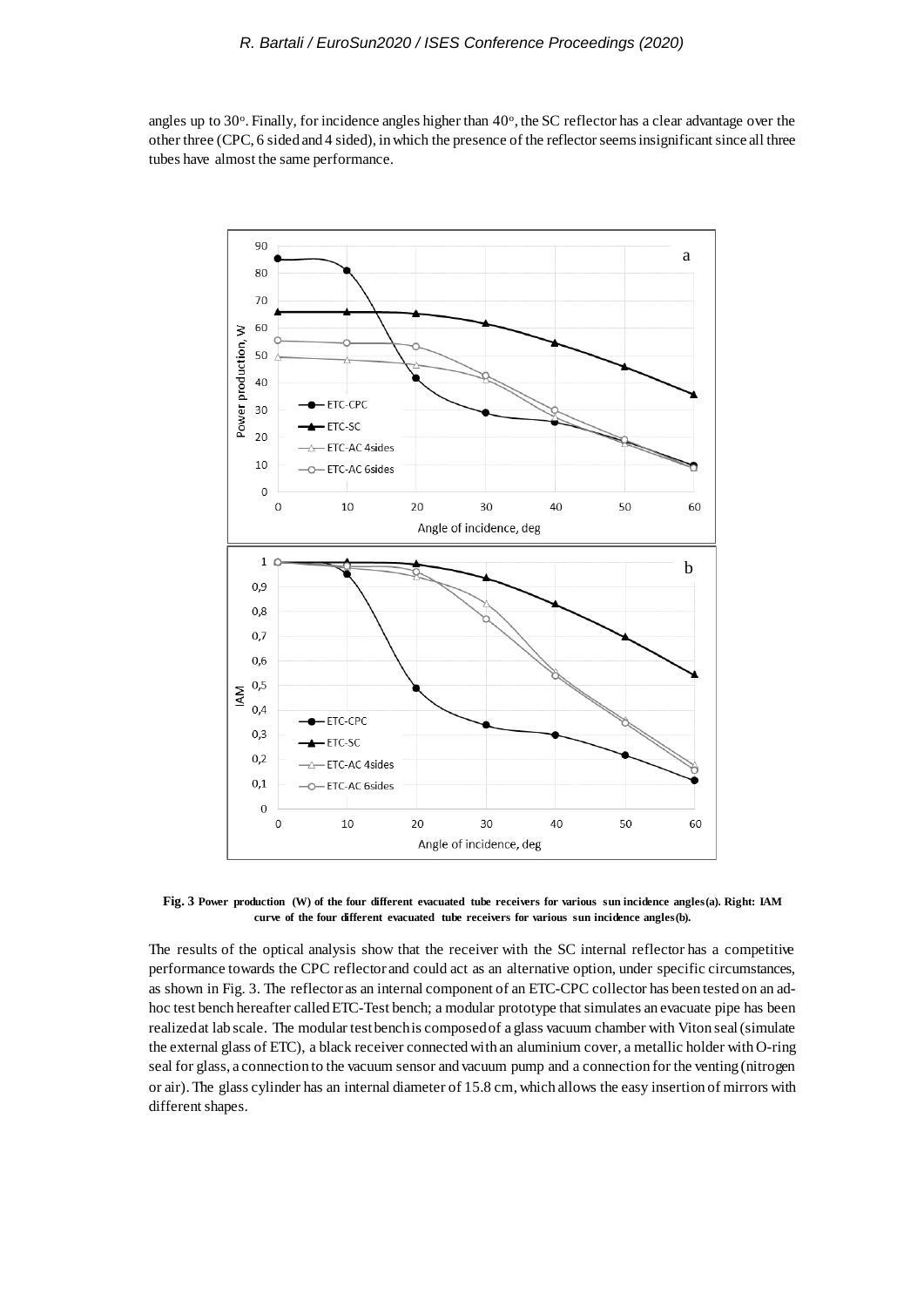

**Fig. 4. Comparison of the result obtained in the test bench and obtained by simulation**

A solar illuminator of 900W/m<sup>2</sup> was used in the ETC-Test bench. Temperatures were recorded by thermocouples on the surface of the receiver. The reflectors with the different shapes have been tested in the test bench (W4, W6, SC, and CPC). The normalized temperature recorded has been compared with normalized power on receiver estimated by simulations, Fig. 4. The results show a similar trend indicating a good correlation between the simulations and experimental results. The experimental results show the mirror with CPC profile has better performance (normal illumination) as predicted by the simulation. The experimental improvement in terms of the temperature of CPC mirror with respect to the circular mirror was >10%.

# **3. Decarbonization of industrial processes using SHIP technologies**

The use of solar heat in industrial processes leads to a reduced consumption of fossil fuels and consequently to a lower emission of tons of CO<sub>2</sub> per year. To understand the reduction of emission of CO<sub>2</sub>, the yearly thermal energy production of solar thermal fieldwas estimated.(Bolognese, Grigiante and Crema, 2019) (Koffi *et al.*, 2017)(Bolognese, Crema, *et al.*, 2020). In particular, the drying process in a food and beverage industrial sector was considered (Food an beverage processes) (Brunetti *et al.*, 2015)(Migliori *et al.*, 2005). In the calculation, an industry "virtually" located in Rome, with a space availability of a  $1000 \text{ m}^2 (\approx 32*32 \text{ m})$ and a yearly thermal energy consumption of about 700 MWh/year, was considered. In order to avoid selfshading phenomena, the number of conventional ETC solar collectors is 174, resulting from the inclination of the panels, their size and their south-facing orientation (Bolognese, Viesi, *et al.*, 2020). The hourly data of solar radiation and environmental temperature of the TMY by PVGIS (*PVGIS*) were used. Moreover, in order to calculate the longitudinal e transversal components of incidence angle modifier, the apparent motion of the sun is calculated on an hourly basis considering the right geographical position of the location. The calculation of useful thermal power has been hourly calculated as follows:

$$
Q_{sf} = A_g \, GHI \left[ K_{\theta_l} K_{\theta_t} c_0 - a_1 (T_{es} - T_{env}) - a_2 (T_{es} - T_{env})^2 \right] \tag{eq. 1}
$$

in which  $A_g$  is the total net surface of the solar field,  $K_{\theta_l}$  and  $K_{\theta_t}$  are the components of the incidence angle modifier that depends on geographical location (Morin *et al.*, 2012; A. Buscemi, D. Panno, G. Ciulla, M. Beccali, 2018),  $T_{env}$  is the environmental temperature, GHI is the hourly solar global horizontal radiation  $c_0$ ,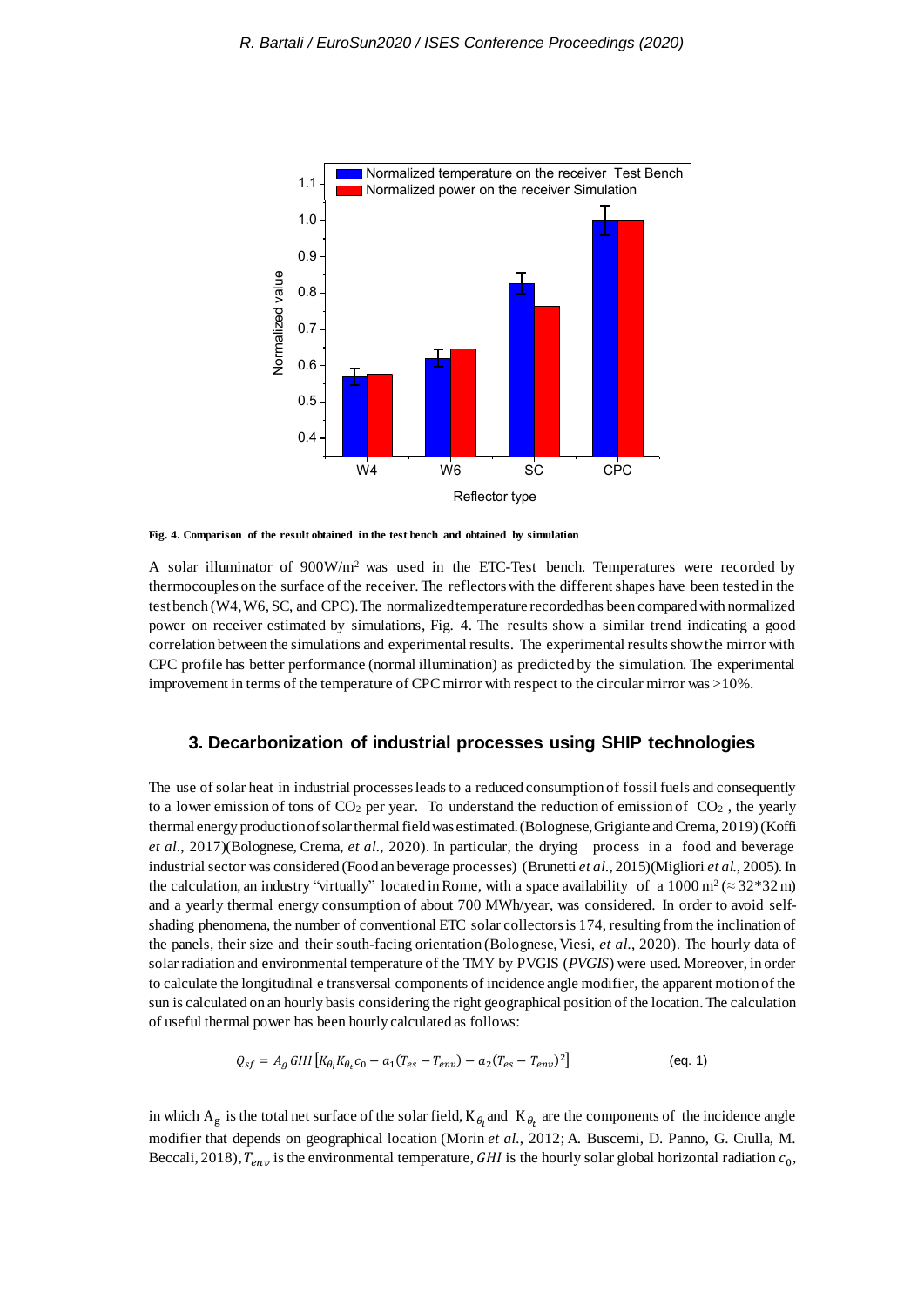$a_1$  and  $a_2$  are the coefficients used for the calculation of efficiency and  $T_{es}$  is the industrial process temperature. Assuming a continuous day time heat load profile and a typical process temperature in the range from 137 °C, the yearly thermal energy production of the conventional solar field is 314 MWh/year. The CO2 saved has been calculated considering the natural gas as conventinal fuel to produce thermal energy and considering a gas standard emission factor of 0.202 tCO2/MWh (Brigitte Koffi and Cerutti, 2017) .The results show that a ETC solar field of 1000 m<sup>2</sup> shows excellent performanc, in fact it can avoid the emission of a huge amount of CO<sup>2</sup> 70 ton /years. Moreover, the ETC solar field performance, considering improvements induced by the increased efficiency of the optics, reported in the paragraph 2, (hereafter ETC-CPC, internal mirror improvement of optical proprieties of 10%) was calculated. With these enhancements, the thermal energy production resulted of 345 MWh/year. In this case we estimate that the solar field can avoid that emission of 77tons of CO2.peryear. The payback time for each set-up was in first approximation estimated. The payback time can be estimate considering the total capital expenditure (CAPEX) and Operating and maintenance costs (OPEX). The CAPEX has been calculated considering an average price per unit of the gross occupied area of  $110 \text{ }\epsilon/\text{m}^2$  (Luca Prattico, et.al. 2018) and a number of additional costs due to the installation and equipment necessary for piping and, operating and maintenance costs (OPEX) for this type of collector were considered as a percentage of total CAPEX (i.e. 20%). Moreover, in the evaluation of payback time we considered a) the incentives available in Italy for sustainable energies *Conto Termico 2.0* (Energetici, 2016). b) cost of fossil fuel taking into account increase in fossil fuel costs (about 1.5 % per year) for 25 years (solar field lifetime). The results are reported in table 3. In the first approximation, in 25 years there is a potential saving in economic terms of about 300 K $\epsilon$  for the solar field while considering the solar field with improved optics is possible to save 330 K€. Therefore, the payback time of approximately 6 years and avoids the emission of 70 tons of CO<sup>2</sup> per year. While the payback time of for solar field with the innovative optics is approximately 5.5 years with the avoiding of 77 tons of CO<sub>2</sub> per year as summarized in Table 3.

|  | Tab. 3: Environmental/Economic impact |  |
|--|---------------------------------------|--|
|--|---------------------------------------|--|

| <b>Ex.</b> Rome (Italy)       | Solar    | Saved $CO2$ | Payback       |
|-------------------------------|----------|-------------|---------------|
|                               | fraction |             | time          |
| Solar Field ETC               | 45       | 70 ton per  | $\approx 6$   |
|                               |          | year        |               |
| Solar Field ETC-CPC optimized | 50       | 77 ton per  | $\approx 5.5$ |
| optics                        |          | vear        |               |

# **4. Conclusion**

This work includes i) an overview of solar technologies for low/medium -temperature SHIP (80-150°C) ii) results obtained on the mirrors with innovative shape used in evacuated receiver tube iii) estimation of CO<sup>2</sup> saving using a solar field based on evacuated tube collector. As a summary, the food and beverage sector are one of the most interesting sectors for the SHIP technologies, in particular for the evacuated collectors. For this reason, we studied how to improve optical performance in ETC. The results on mirrors show that internal mirror with CPC design in ETC collector allows a sensible improved on optical performance (10%). Considering the performance of evacuated collector, we calculated CO<sub>2</sub> saving in a industry in a food and beverage secto. We observed that a solar field-based on ETC of 1000m<sup>2</sup> is already able to reduce remarkably the  $CO<sub>2</sub>$  emissions of industrial processes. We estimated a reduction of  $CO<sub>2</sub>$  emission of 70 tons per years. While considering the solar field with optimized optics a saving of 77 ton per years is possible.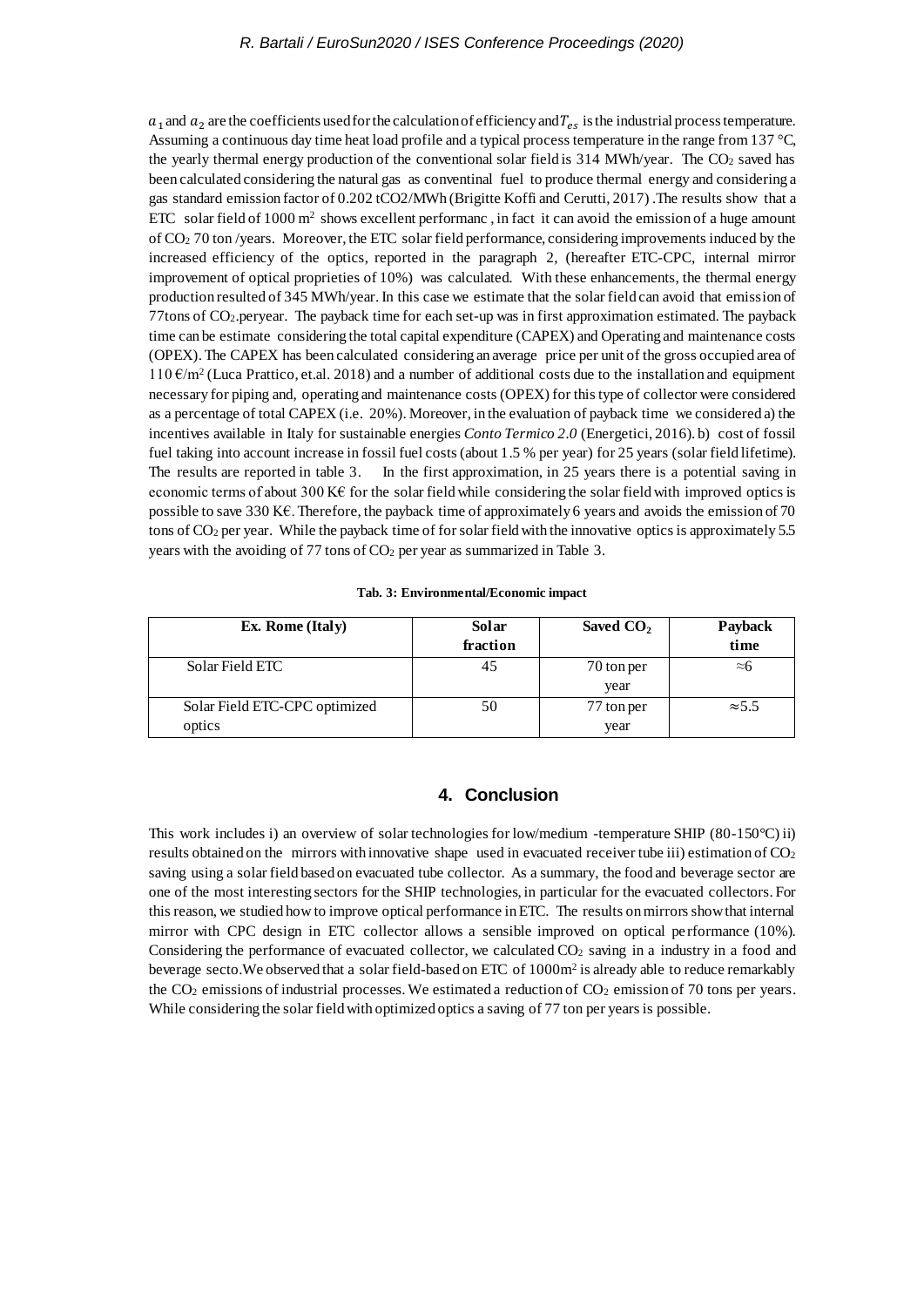# **5. Acknowledgements**

This research work was implemented in the framework of the EU H2020 LCE-33-2016 (RIA) project INSHIP Integrating National Research Agendas on Solar Heat for Industrial Processes, GA 731287, duration 01.01.2017 – 31.12.2020, *https://www.inship.eu/*

# **6. References**

A. Buscemi, D. Panno, G. Ciulla, M. Beccali, V. L. B. (2018) 'Concrete thermal energy storage for linear Fresnel collectors; exploiting the South Mediterranean's solar potential for agrifood processes', *Energy Conver. Manag*, 166(719–734).

A. Rabl (1976) 'Optical and thermal properties of compound parabolic concentrators', *Solar Energy*, 18, pp. 497–511.

Alarcón, D. *et al.* (2005) 'Design and setup of hybrid solar seawater desalination system: the AQUASOL project', *ISES Solar World Congress*, (May 2014).

Atkinson, C. *et al.*(2015) 'Coatings for concentrating solar systems – A review', *Renewable and Sustainable Energy Reviews*. Elsevier, 45, pp. 113–122. doi: 10.1016/j.rser.2015.01.015.

Bolognese, M., Viesi, D., *et al.*(2020) 'Modeling study for low-carbon industrial processes integrating solar thermal technologies . A case study in the Italian Alps : The Felicetti Pasta Factory', *Solar Energy*. Elsevier Ltd, 208(August), pp. 548–558. doi: 10.1016/j.solener.2020.07.091.

Bolognese, M., Crema, L., *et al.* (2020) 'Solar Thermal Technologies for Low-Carbon Industrial Processes: Dynamic Modelling, Techno-Economic Analysis and Environmental Impact', *Proceedings*, 58(1), p. 14. doi: 10.3390/wef-06911.

Bolognese, M., Grigiante, M. and Crema, L. (2019) *Studio di ingegnerizzazione per processi industriali a bassa emissione carbonica con l'utilizzo di tecnologie solari termiche.Caso studio:pastificio Felicetti,*. Dipartimento di Ingegneria Civile, Ambientale, Università di Trento.

Brunetti, L. *et al.* (2015) 'for fresh pasta process m m er ci al us e on ly on er', XLVI, pp. 167–171. doi: 10.4081/jae.2015.478.

C. Mao, M. Li, N. Li, M. Shan, X. Y. (2019) 'Mathematical model development and optimal design of the horizontal all-glass evacuated tube solar collectors integrated with bottom mirror reflectors for solar energy harvesting', *Applied Energy*, 238, pp. 54–68.

Christodoulaki, R., Tsekouras P. and Drosou, V. (2019) 'Optical analysis of an evacuated tube collector with built-in compound parabolic concentrator for process heat applications', in *SBE19 Thessaloniki Sustainability in the built environment for climate change mitigation*.

'Concentrating Solar Power' (2012) *Irena working Paper*, 1(2).

Ekechukwu, O. V. and Norton, B. (1999) 'Review of solar-energy drying systems II: An overview of solar drying technology', *Energy Conversion and Management*. doi: 10.1016/S0196-8904(98)00093-4.

Energetici, G. S. (2016) *Incentivazione della produzione di energia termica da impianti a fonti rinnovabili ed interventi di efficienza energetica di piccole dimensioni. REGOLE APPLICATIVE DEL D.M. 16 FEBBRAIO 2016*.

Felinski, P. and Sekret, R. (2017) 'Effect of PCM application inside an evacuated tube collector on the thermal performance of a domestic hot water system', *Energy and Buildings*, 152, pp. 558–557.

Fudholi, A. and Sopian, K. (2019) 'A review of solar air fl at plate collector for drying application', *Renewable and Sustainable Energy Reviews*. Elsevier Ltd, 102(November 2018), pp. 333–345. doi: 10.1016/j.rser.2018.12.032.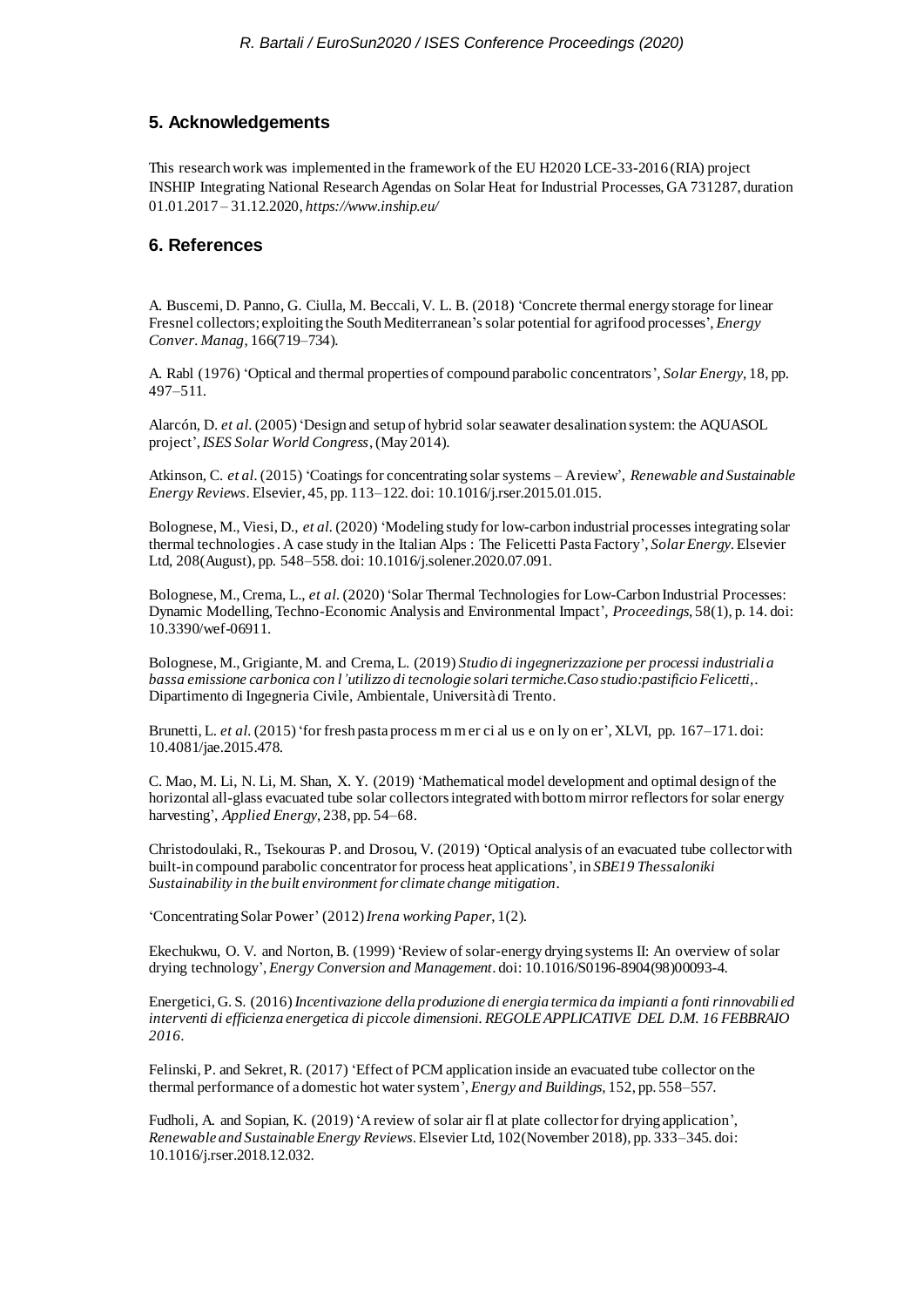Gao, M. *et al.* (2018) 'Solar Absorber Material and System Designs for Photothermal Water Vaporization towards Clean Water and Energy Production Energy & Environmental Science Solar absorber material and system designs for water and energy production', *Energy & Environmental Science*. Royal Society of Chemistry, (July). doi: 10.1039/c8ee01146j.

Hisan, S. *et al.* (2018) 'Solar Process Heat in Industrial Systems- A Global Review', *Renew. Sustain. Energy Rev.*, 82, pp. 2270–2286.

Jackson, R. B. *et al.* (2018) 'Global energy growth is outpacing decarbonization Global energy growth is outpacing decarbonization', *Environmental Research Letters*. IOP Publishing, 13, p. 120401.

Kalogirou, S. A. (2009) *Solar Energy Engineering, Processes and systems*. Edited by A. Press. Elsevier. Koffi, B. *et al.* (2017) *Covenant of Mayors for Climate and Energy: Default emission factors for local emission inventories*.

Lauterbach, C. *et al.* (2012) 'The potential of solar heat for industrial processes in Germany', *Renewable and Sustainable Energy Reviews*. Elsevier, 16(7), pp. 5121–5130. doi: 10.1016/j.rser.2012.04.032.

Luca Prattico, L. T. (no date) 'Performance assessment of a solar-powered organic rankine cycle for combined heat and power generation in small size rural applications. .', *E. S.*

M. Telesa, K. Ismail, A. A. (2019) 'A new version of a low concentration evacuated tube solar collector: Optical and thermal investigation', *Solar Energy*, 180, pp. 324–339.

M.A. Sabiha, R. Saidur, S. Mekhilef, O. M. (2015) 'Progress and latest developments of evacuated tube solar collectors', *Renew. Sustain. Energy Rev.*, 51, pp. 1038–1054.

Mehrdadi, N. *et al.* (2007) 'Aplication of Solar Energy for Drying of Sludge from Pharmaceutical Industrial Waste Water and Probable Reuse',*Int. J. Environ. Res. 1(1):42-48,* 1(1), pp. 42–48.

Migliori, M. *et al.*(2005) 'Modelling of high quality pasta drying : quality indices and industrial application q', *Journal of food engineering*, 71, pp. 242–251. doi: 10.1016/j.jfoodeng.2004.11.004.

Morin, G. *et al.* (2012) 'Comparison of Linear Fresnel and Parabolic Trough Collector power plants', *Solar Energy*. Elsevier {BV}, 86(1), pp. 1–12. doi: 10.1016/j.solener.2011.06.020.

Panchal, H., Patel, J. and Chaudhary, S. (2018) 'A Comprehensive Review of Solar Milk Pasteurization System', *Journal of Solar Energy Engineering, Transactions of the ASME*, 140(1), pp. 1–8. doi: 10.1115/1.4038505.

Pangavhane, D. R. and Sawhney, R. L. (2002) 'Review of research and development work on solar dryers for grape drying', *Energy Conversion and Management*. doi: 10.1016/S0196-8904(01)00006-1.

Papadimitratos, A., Sobhansarbandi, S. and Pozdin, V. (2016) 'ScienceDirect', *SOLAR ENERGY*. Elsevier Ltd, 129(October 2017), pp. 10–19. doi: 10.1016/j.solener.2015.12.040.

Platzer, W. (2015) 'Potential studies on solar process heat worldwide, Deliverable C5', *IEA SHC Task 49*, p. 17.

*PVGIS* (2019). Available at: https://re.jrc.ec.europa.eu/pvg\_tools/en/#MR.

Rabl, A. (1976) 'Comparison of Solar Concentrators', *Solar Energy*, 18(93–111).

Rawlins, J. and Asgcroft, M. (2013) 'Small-scale Concentrated Solar Power A review of current activity and potential to accelerate deployment', *Carbon Trust*, 1(March), pp. 1–44.

Salim, R. D. (2018) 'Manufacturing Procedure of a Hybrid Design of Solar Collector (Sterilization and Water Heating) by Solar and Electrical Energy', *ICOASE 2018 - International Conference on Advanced Science and Engineering*. IEEE, (October 2018), pp. 353–356. doi: 10.1109/ICOASE.2018.8548807.

*Tonatiuh software* (no date). Available at: http://iat-cener.github.io/tonatiuh/.